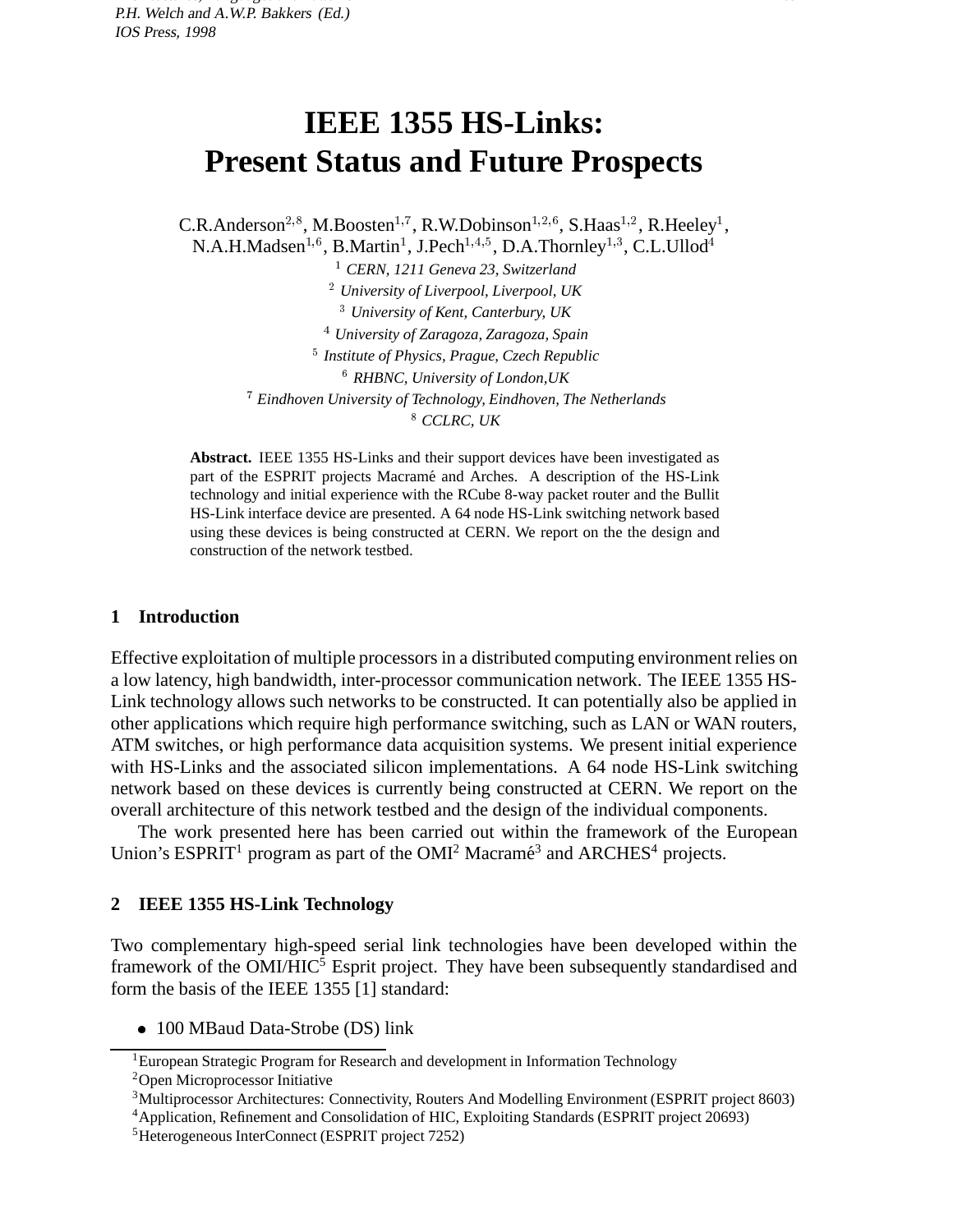# • 1 GBaud High Speed (HS) link

The standard allows modular scalable interconnects to be constructed based on high-speed point-to-point links and switches. Using the lightweight protocols of IEEE 1355 these networks can provide a transparent transport layer for a range of higher level protocols.

The IEEE 1355 protocol stack defines four protocol layers: bit, character, exchange and packet layers. Characters are groups of consecutive bits which represent data or control information. The exchange layer controls the exchange of characters in order to ensure the proper functioning of a link. It includes functions such as link flow control and the link startup mechanism. A credit based flow control scheme is used which operates on a per link basis. This scheme ensures that no characters will be lost due to buffer overflow.

The devices associated with the HS-Link are fabricated with a standard 0.5  $\mu m$  CMOS process technology. They achieve GBaud performance from a serial link macrocell that occupies only 1  $mm^2$  of silicon and consumes less than 300 mW [2]. This is achieved through the use of an innovative delay-locked loop (DLL) technique for the serialiser and deserialiser circuits. The use of the DLL simplifies clock recovery and enables a high level of integration by avoiding the need for high frequency on-chip phase-locked loop (PLL) circuits.

#### 2.1 Physical Media

The HS-Link is a high-speed serial interconnect technology. The current implementations are specified to operate at serial line speeds between 700 MBaud and 1 GBaud. HS-Links are intended to be used as a high-speed interconnect between chips on a printed-circuit board, between printed circuit boards over a backplane or between racks using coaxial cable connections. The connection length for the specified coaxial cable is limited to 5 meters due to the cable attenuation. Transmission over single-mode and low-cost multimode fibre optic cable is also possible, the length of the link over which the full data rate can be sustained is then restricted by the amount of buffering for the flow-control protocol (see 2.4).

#### 2.2 HS-Link Signals

HS-Links are designed for bidirectional point-to-point connections, each link consists of one signal in each direction. HS-Links use single-ended transmission over 50 Ohm matched impedance transmission lines. These can be implemented as controlled impedance tracks on a printed circuit board or as coaxial cables for connections between boards. The serial line signal is DC balanced, i.e. it has a constant DC component. This enables AC coupling to be used for improved common mode rejection and also allows a simple interface to standard fibre optic transceivers with pseudo ECL inputs and outputs, since the link uses a serial line swing of 800mV, which is centered between the positive power supply and ground.

# 2.3 Character Encoding

HS-Links use an 8B/12B DC balanced encoding scheme, where 8 bits of data are encoded into 12 code bits, i.e. the encoding overhead is 50%. Table 1 shows the encoding of the HS-Link characters. The clock recovery using the delay-locked loop scheme requires a positive going synchronisation pulse at the beginning of every character. Therefore a *start* and a *stop* bit need to be added to every byte in addition to the *parity* bit and the *inversion* bit, which is required to maintain DC balance. The data can be sent inverted to ensure that the disparity, i.e. the difference between the number of ones and zeroes, tends towards zero. The inversion bit indicates the polarity of the data bits in the character. The odd parity check will detect all single bit errors.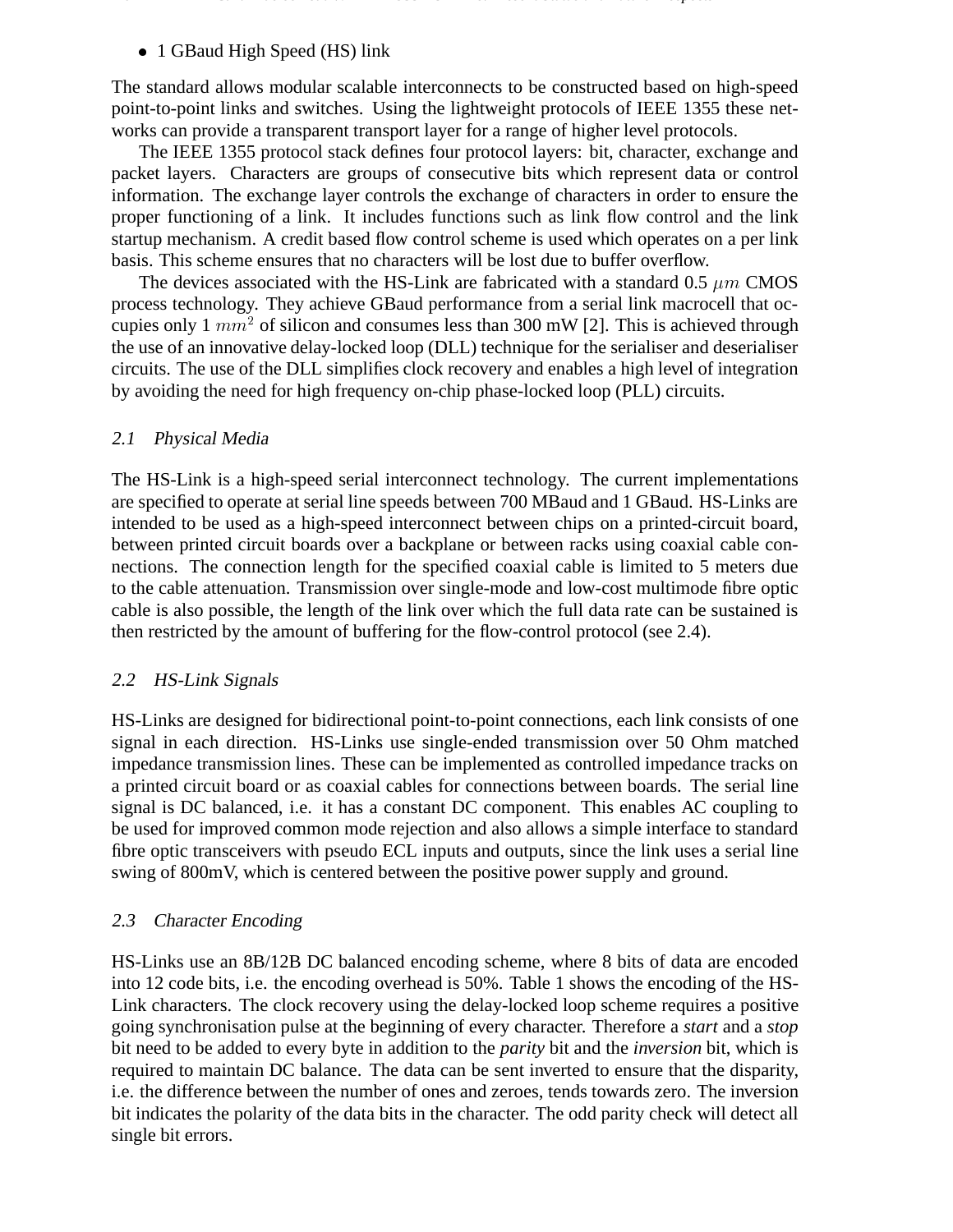|  | Start Parity | Data/Inverted Data                                                                              |  |  |  |  |  |  |  | Invert Stop |  |
|--|--------------|-------------------------------------------------------------------------------------------------|--|--|--|--|--|--|--|-------------|--|
|  |              | $\vert$ D0 $\vert$ D1 $\vert$ D2 $\vert$ D3 $\vert$ D4 $\vert$ D4 $\vert$ D6 $\vert$ D7 $\vert$ |  |  |  |  |  |  |  |             |  |

C.R.Anderson et al. / IEEE <sup>1355</sup> HS Links: Present Status and Future Prospects 71

Table 1: HS-Link Character Encoding

The encoding scheme allows the transmission of the 256 data values plus 126 control characters. 8 of these control characters are reserved for the low level link protocol. In order to ensure a continuous stream of characters, which is required to keep the receiver calibrated, *IDLE* characters are sent when no data is available. The *flow control character (FCC)* is used for the flow control mechanism. The *end-of-packet (EP)* character is used to terminate packets and can be replaced by the *exceptional end-of-packet (EEP)* character to indicate that an error has occurred. The other four control characters are used during the link startup and shutdown procedure.

# 2.4 Flow Control

IEEE 1355 links use a credit based flow control scheme that works on a per link basis. HS-Link use the same flow-control mechanism as DS-Links, the only difference being that the flow control unit size, or flit, has been increased from 8 to 32 characters.

# 2.5 Link Startup

When a device is started, the transmitter section will start to emit a continuous stream of IDLE characters. This generates a square wave signal with 50% duty-cycle at 1/12 of the Baud rate on the outgoing link. The receiver on the other side of the link will use this character frequency to calibrate the receiver delay-locked-loop. Following the link calibration there is an exchange of control characters to insure that both ends of the link have been started successfully.

After correct operation of the link has been established, each end sends a number of flow control characters corresponding to its receive buffer size. The current implementations have buffering for at least two flits, i.e. 64 characters.

# 2.6 Packet Format

Information in IEEE 1355 networks is transmitted in packets, a packet consists of a destination header, which is used to route the packet through a switching fabric, followed by the actual payload data, and an end-of-packet character. There are no restrictions on the packet size. Figure 1 illustrates the packet format.



Figure 1: Packet Format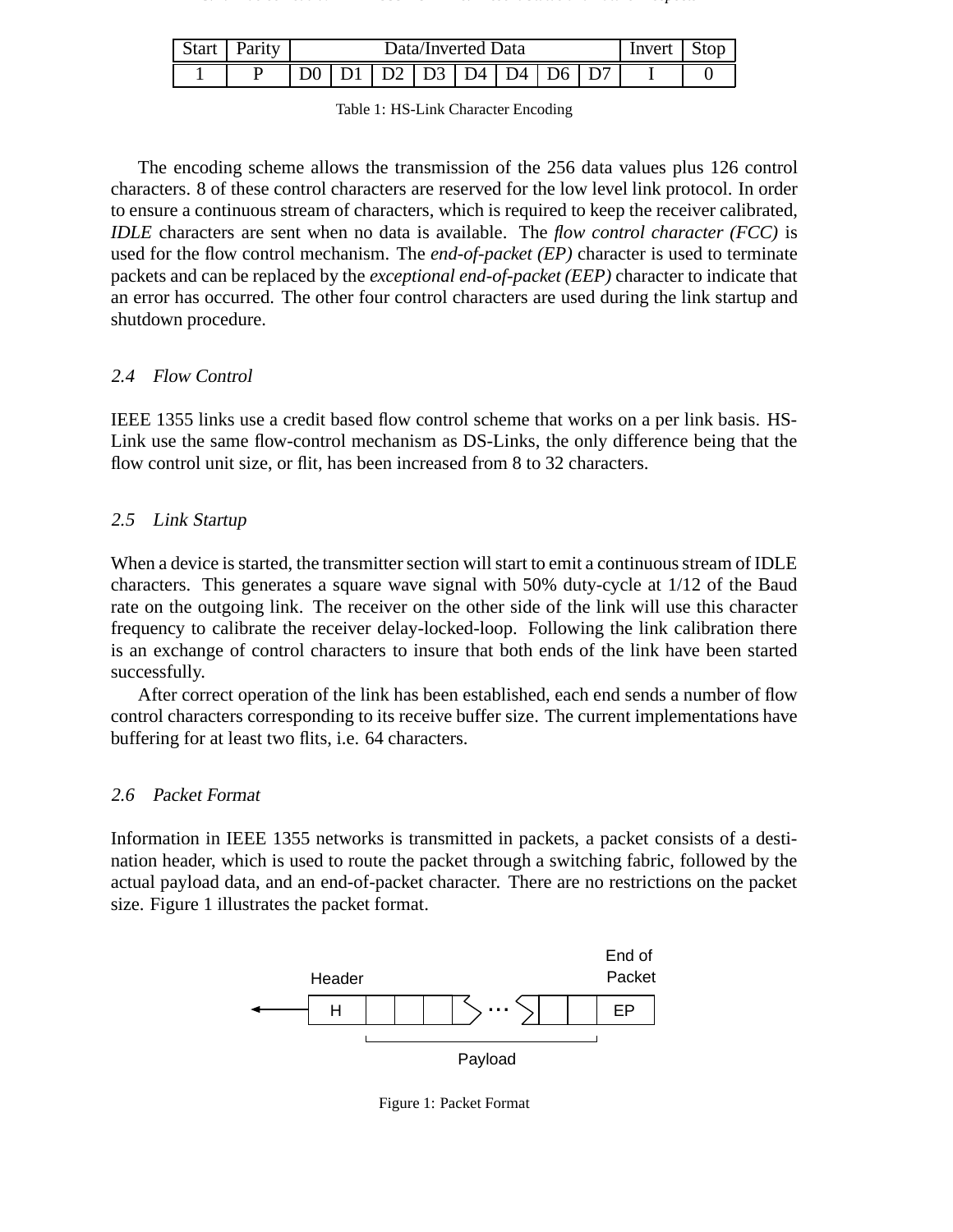# **3 HS-Link Devices**

The HS-Link technology can already be used to build scalable high-performance switching networks using the two supporting devices which are currently available:

- the Bullit chip provides a parallel interface to an HS-Link,
- the RCube is an 8-way crossbar switch.

# 3.1 The Bullit HS-Link Interface Chip

The Bullit chip [3] provides a parallel interface to an HS-Link. Figure 2 shows the block diagram of the device. It consists of a transmitter/receiver pair, FIFO buffers and a low level protocol engine.



Figure 2: Block Diagram of the Bullit Chip

The device has internal 80 character deep input and output FIFOs. The access to these FIFOs is by separate two byte wide parallel interfaces. The protocol engine implements the low-level link protocol and performs functions such as 8B/12B encoding/decoding, flow control to avoid receiver FIFO overrun, automatic insertion and deletion of IDLE characters and acknowledged link startup and shutdown. The HS-Link macrocell performs transmit clock frequency multiplication, character clock recovery and character serialisation and deserialisation. The speed of the transmitter section is controlled by a single byte rate clock.

# 3.2 The RCube 8-way HS-Link Router

The RCube [4] is an 8x8 router for IEEE 1355 HS-Link networks. Its is based on an 8x8 nonblocking crossbar switch and 8 bidirectional 1 GBaud serial links. This results in a total crosssectional data bandwidth of 640 Mbyte/s. The RCube uses "Wormhole Routing" [5], which allows packets of unlimited length to be routed. It also provides very low latency in lightly loaded networks, each RCube has a latency of only 150 ns. The device also provides adaptive routing which enables efficient load balancing in multistage networks, as demonstrated for the DS-Link technology [6].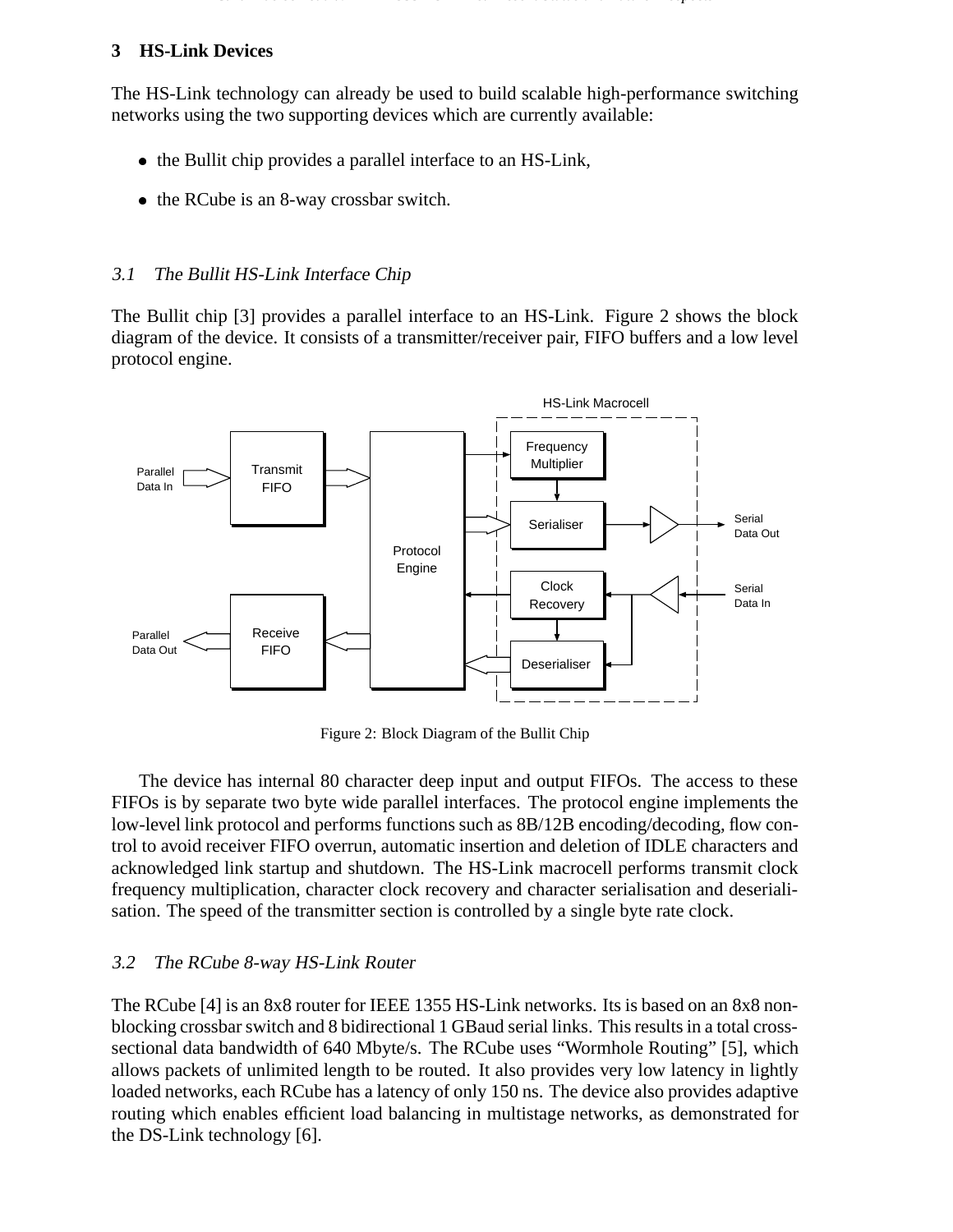Figure 3 shows a block diagram of the RCube. The chip is built from three different functional units. The High Speed Link macrocell includes the serialiser/deserialiser and provides the interface to the HS-Link. The Serial Macrocell Interface provides the character coding/encoding along with the link boot protocol and interfaces between the HS-Link macrocells and the router core. The parallel router core (R3P) operates with a character wide data path.



Figure 3: Block diagram of the RCube router

Two of the HS-Link interfaces can be bypassed, which allows for character wide parallel access to the router. This was implemented for device testing, but can also be used as a parallel interface to an HS-Link network. The parallel interface of the RCube does however not have the simple FIFO interface of the Bullit chip and requires careful design of the interface logic if this feature is to be used.

#### **4 An HS-Link Evaluation Board**

Initial work has been carried out to investigate the behaviour of the two silicon components described in section 3. An evaluation board containing a single 8-port RCube switch and two Bullit link adapters has been constructed. The reason for designing this board was to identify problems with the available RCube and Bullit chips and their interoperability as well as acquiring experience with the HS-Link technology. This board was designed such that long term tests at the full link data bandwidth could be carried out with different link clock frequencies, power supplies and cable types.

#### 4.1 Functionality

The block diagram of the HS-Link evaluation board is shown in figure 4. A T8 microcontroller is used to initialise and monitor the status of the Bullit chips and of the RCube switch.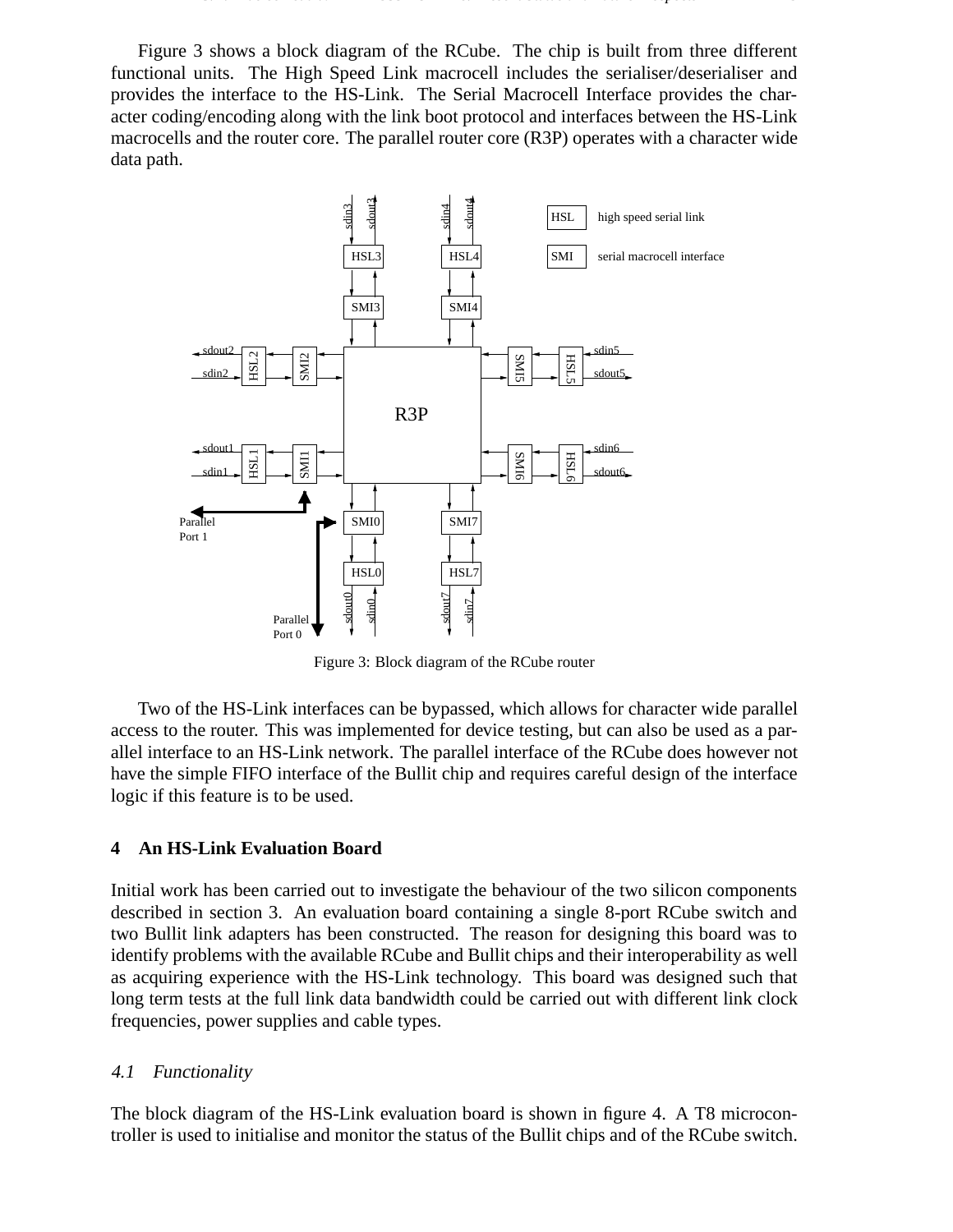There are FIFO buffers connected directly to each Bullit so that data can be passed at the full link rate through the parallel port of these devices.



Figure 4: Block Diagram of the HS-Link Evaluation Board

The Bullit chips act as HS-Link data sources and sinks. Before a test begins, the processor loads the data to be transmitted into the associated FIFO buffer. After the transmission has finished the processor can then read the data from the FIFOs to check if any errors have occurred. There are different modes of operation: half-duplex and full-duplex burst data transmission, "ping-pong", i.e. transmission of data from the FIFO on one Bullit into the other one and back again, and continuous wrap-around, where data is circulated bidirectionally between the two Bullit devices.

All the HS-Links connections are made using micro coaxial cables. This allows for direct connections between Bullit chips or via the RCube switch. By looping the links of the RCube switch back onto itself and setting up the routing tables appropriately, data can be sent through all the links of the switch concurrently, even though there are only two data sources.

The STC101 devices have been incorporated to develop support for a DS-Link control network for configuration, control and monitoring of a network of RCube switches, as described in section 5 below.

#### 4.2 Results from the HS-Link Evaluation Board

Long term, error free, full duplex transmission was established, utilising two RCube evaluation boards, with the Bullit chips operating at a clock frequency of 64 MHz and the RCube switches running with a 66 MHz and a 60 MHz clock respectively. All links of each RCube were in operation for this test and AC coupling was used between the boards. The measured data rate was 58 Mbyte/s. The latency for sending the data from one Bullit to the other traversing each RCube four times was  $1.5\mu s$ . The packet latency across the RCube has been measured to be 180 ns at 66 MHz, which corresponds to 12 clock cycles.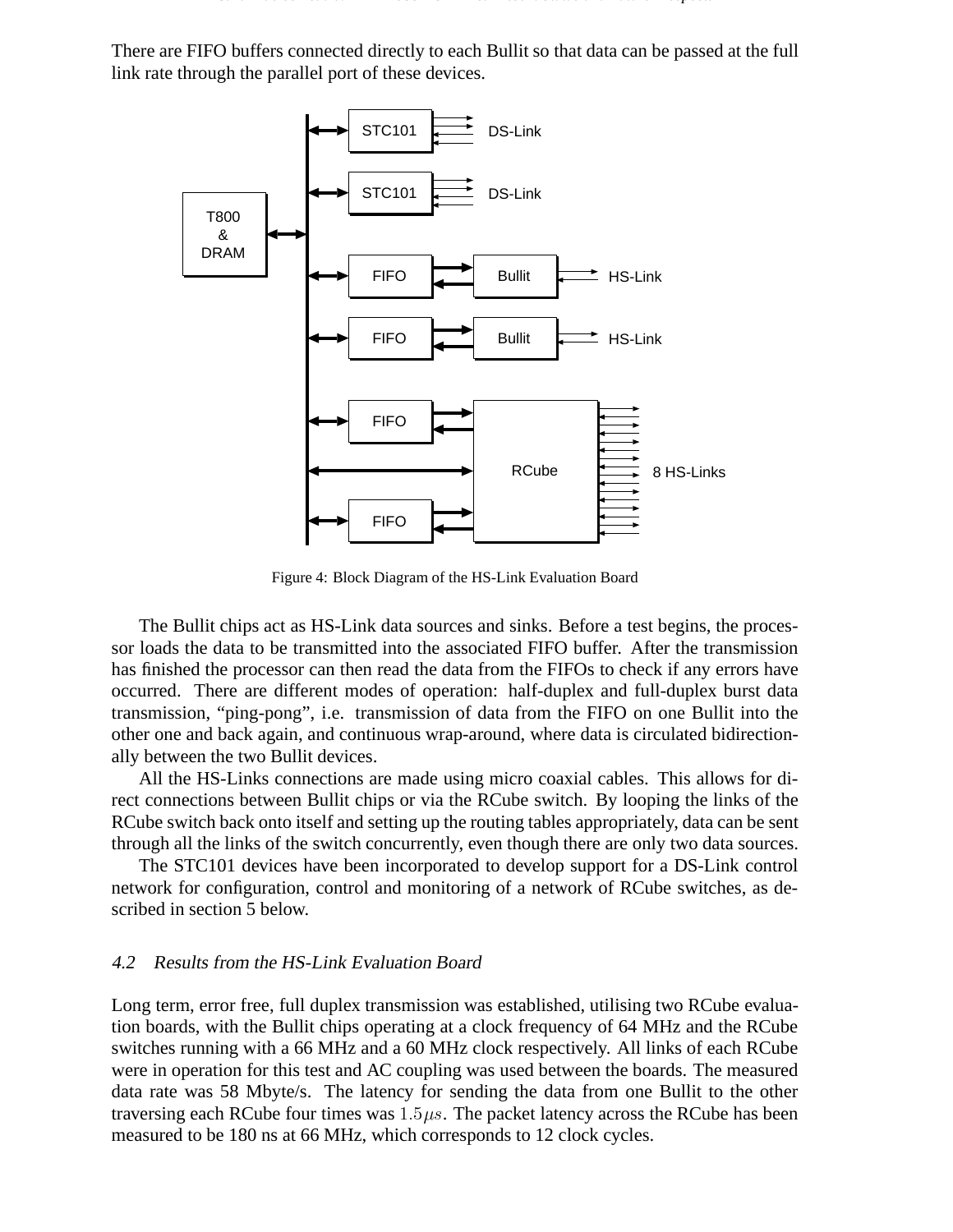During longer term runs of over 48 hours more than 180 terabytes of data were transmitted without errors for a number of different combinations of cables, clocks and power supply voltages. This results in a bit error rate better than  $5 \cdot 10^{-16}$ . The main problems to overcome to achieve this result were related to the external control logic which has to handle asynchronous FIFO signals without any metastable conditions.

A few problems with the current HS-Link devices have been found during the testing: the Bullit keeps the EP character in its transmits FIFO until the next character is written into it, the necessity to take the RCube links out of reset synchronously and the HS-Link initialisation in a mixed Bullit and RCube system. Workarounds for these and other problems have been elaborated.

#### **5 Construction of a 64-Node HS-Link and Switch Testbed**

Results from large 100MBaud DS-Link switching networks have been previously presented and have demonstrated scalable performance for network of up to 1024 terminal nodes [7]. As part of the ARCHES project a 64 node 1 GBaud HS-Link testbed is being constructed.

## 5.1 Testbed Architecture

The RCube and Bullit chips are "technology enabling" devices designed to bring the advantages of low power, high speed serial technology to potential applications. To move from these devices to commercially successful implementations depends, among other things, on demonstrating that the technology meets the demands of all of the boundary conditions and how well it performs and scales under full-load conditions. To this end a large test and demonstration switching network of a minimum of 64 ports has been designed that not only will answer these questions but also provide a facility for exploiting the capacity of IEEE 1355 to successfully transport other protocols such as SCI, ATM and Ethernet.

Building on the experiences of the Macrame studies it was decided to base the switch architecture on the multistage Clos network topology while still allowing for the possibility of other topologies. The basic issue is one of packaging, e.g. how many router to router interconnects will be fixed on printed circuits and how many will be user configurable through cabled interconnects?

The choice was made to build a central switch Clos of 32 ports on one printed circuit module. Another module would be used to house four individual RCubes for which all the available links would be brought out to front panel cabling. An HS-Link traffic generator was designed to provide the switch with user controllable traffic patterns capable of operating at the link bandwidth. Therefore the testbed can be constructed from the following three basic modules:

- 4 x 8-way switch modules;
- 32-way switch modules;
- HS-Link network interface cards.

Figure 5 shows the full testbed employing these three modules to build a 64 port 5 stage Clos network. The 64 traffic nodes (T) source and sink data into the first stage of 16 switches which are housed four to a board. These in turn share the traffic between the two 32 way Clos switch boards. Not all of the links are shown for reasons of clarity. Note that for any traffic port to access any other port requires 1, 3 or at most 5 stages of switching.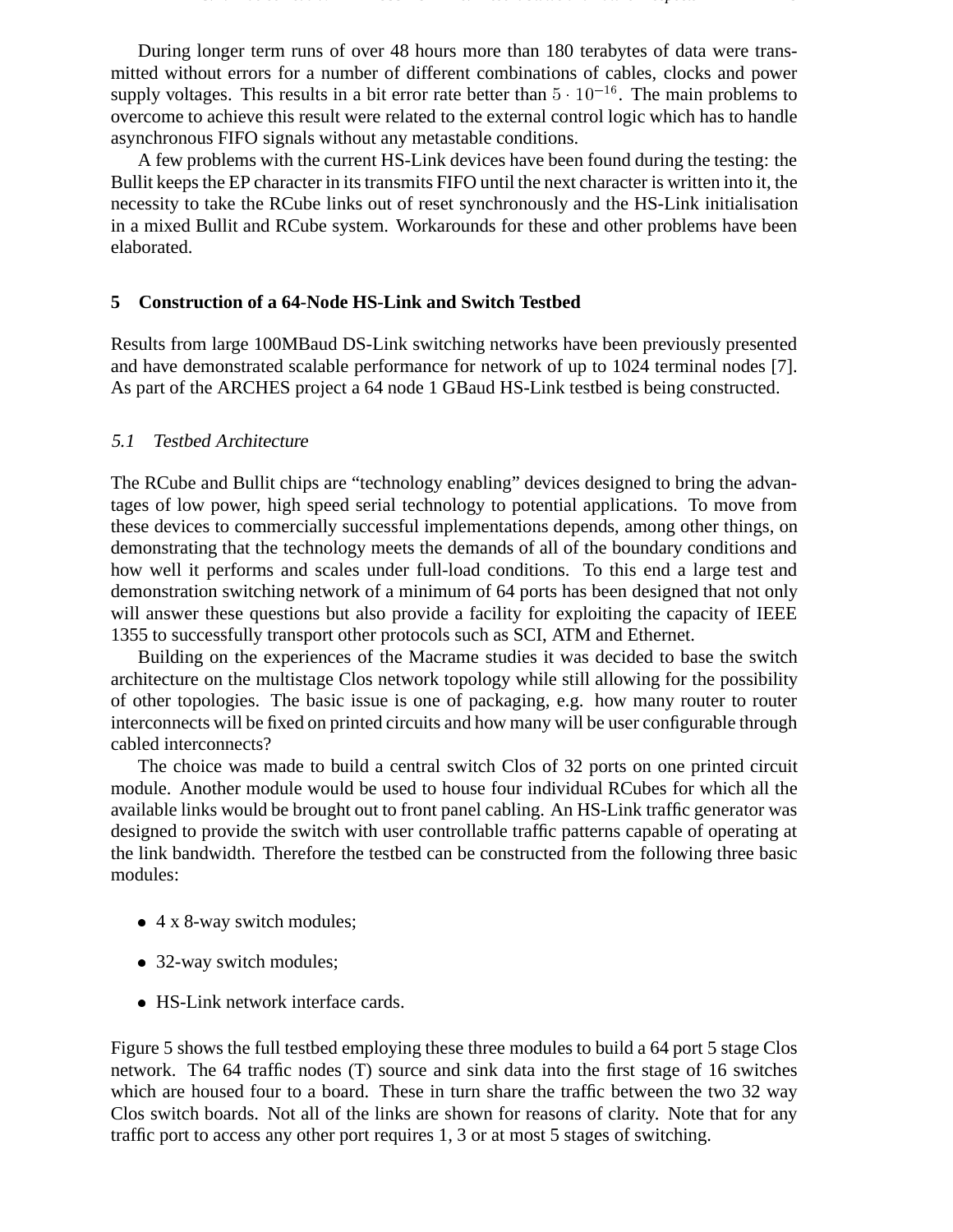

Figure 5: HS-Link Network testbed Architecture

### 5.2 Testbed Components

The design of the individual modules for the HS-Link network testbed is presented below.

# 5.2.1 The 4 <sup>x</sup> 8-way Switch

The 4 x 8-way switch module consists of 4 RCube switches with all their links brought to the front panel for connecting to other switch modules or network interface cards using coaxial cables. The block digram of the switch module is shown in figure 6. A T8 microcontroller is used to configure and monitor the RCube switches. IEEE 1355 DS-Links are used to to control the module. Alternatively RS232 can be used. Two connections are provided, which allows a daisy-chain or a star topology to be used for the control of several such modules.



Figure 6: Block diagram of the 4 x 8-way switch

The module is built in 19" mechanics. A prototype of this module has been manufactured and tests have been carried out using a 66 MHz clock for the RCubes. Using the HS-Link evaluation board presented above as a data source, a continuous data stream has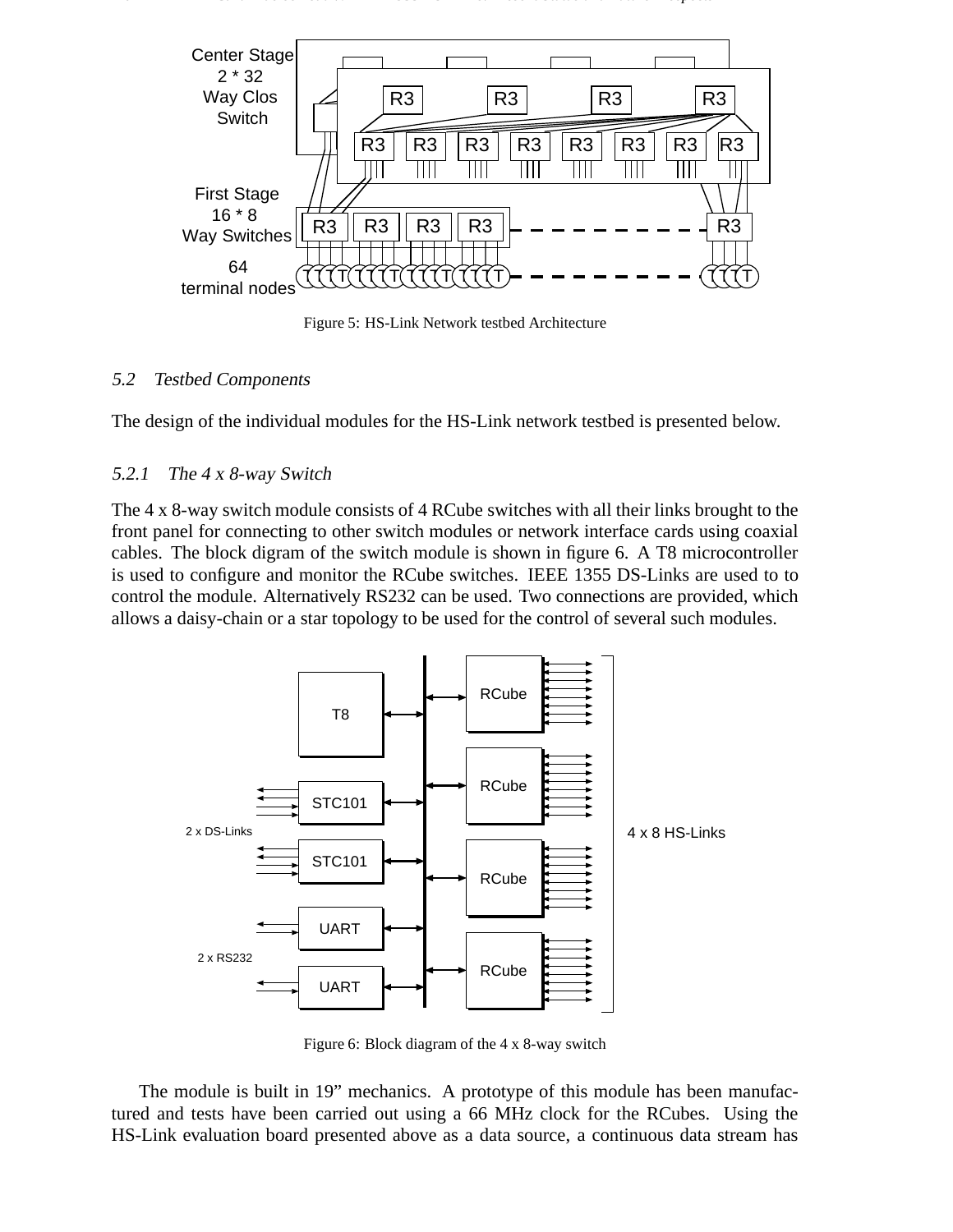been transmitted bidirectionally through the four RCubes. The measured per link bidirectional throughput of 62 Mbyte/s corresponds to the expected value for the Bullit devices on the evaluation board running at 64 MHz.

A total of four of these modules will be built for the full 64-node testbed. They are required for the terminal stage switches in multistage networks and can also be used to construct grid and hypercube topologies.

The Network Description Language (NDL) has been extended to incorporate the RCube device. The low level software package, originally developed for use in configuring and monitoring the Macrame DS-Link network uses these extensions to allow for the control of heterogeneous networks of HS and DS-Links.

#### 5.2.2 The 32-way Switch

The 32-way switch is implemented as three stage Clos network which consists of 8 terminal stage switches and four centre stage switches. The connections between the switches can be seen in figure 5. The module uses the same control structure as the 4x8-way switch module, i.e. a T8 microcontroller and DS-Links or RS232 to initialise and control the switch. The board will also be built in 19" mechanics and the printed circuit board layout is currently in its final stages.

#### 5.2.3 The PCI HS-Link Interface

The HS-Link Network Interface Card can provide two different functions: it can be used as a traffic generator for the network testbed and it can also provide an interface to the PCI bus to allow processor access to the HS-Link. The second feature can be used either for control purposes or using high speed DMA access for processor to processor, high speed, low latency data communications.

The block diagram of the network interface is shown in figure 7. A PCI interface chip provides for user DMA, mailboxes, interrupts and bus interfacing. Glue logic implemented in a FPGA handles the multiplexing of this interface between two HS-Link channels. Each channel handles a HS-Link Bullit interface. State machines to read or write the Bullit input and output FIFOs are implemented in the control FPGA. The HS-Link packets can be transferred to or from the PCI bus directly thus fulfilling the processor to processor communication requirements.



Figure 7: Block Diagram of the PCI HS-Link Interface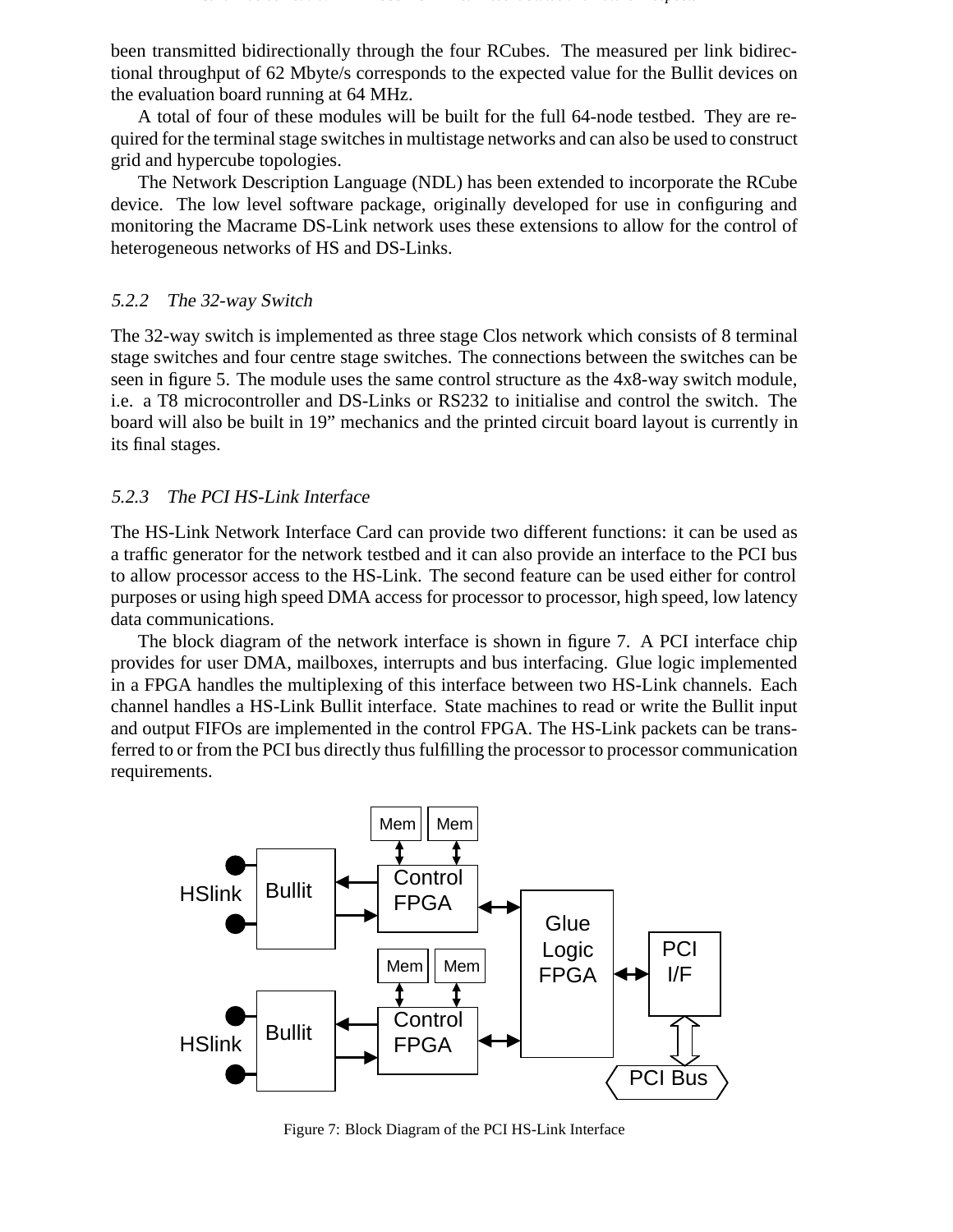Each control FPGA has access to two memory banks. One for the transmitted data and one for the received data. To exercise the links at full bandwidth, data packet descriptors are stored in the transmit memory. These descriptors contains the packets destination address, its length and its required time of despatch. These variables are sufficient to fully define the traffic profile that will traverse the switching network.

State machines in the control FPGA interpret these descriptors and transmit the defined packet as requested. Packets are timestamped on reception, their delays calculated and the results stored in the reception memory which is regularly read out by a control processor across the PCI bus. Control software drivers have been developed for the Linux operating system. The prototype board is currently under test.

#### **6 Current and Future HS-Link Developments**

HS-Links are already successfully incorporated in commercial products such as the CCe System of parallel processors<sup>6</sup>. Several research institutions are exploring the communication possibilities of the technologies for use in general purpose multiprocessor networks such as the MPC project at the Universite de Paris Marie Curie  $(UPMC)^7$  or machines specifically designed to run simulation programs such as the RTNN project at the Zaragoza University<sup>8</sup>.

The packet level protocol of the HS-Links provides support for any number of higher level message passing protocols which can be implemented in hardware or software. Exploiting this property is done by the PCI-DDC  $[8]$  chip developed at UPMC. This chip<sup>9</sup> interfaces an RCube parallel port to the PCI bus and incorporates the DMA engines necessary for running the Direct Deposit Protocol between user space in applications running under FreeBSD and HS packets which can then be routed to any destination processor of choice.

For future technological improvements and extended applications there are a number of ongoing efforts. Research work is underway at UPMC to increase the speed of the HS-Link macrocell and enhance the functionality of the routing technology. Work within the ARCHES project is focussing on the use of HS switching fabrics to carry Gigabit Ethernet frames and demonstrations of feasibility are expected soon.

#### **7 Conclusions**

The program of work undertaken by the authors and reported here has shown that the first generation of IEEE 1355 HS-Link and switch devices deliver flow controlled data transmission close to the promised gigabaud line speed together with the required switching functionality. Further work is needed to establish and demonstrate that larger systems scale in both performance and reliability. Commercial interest has already been established and future market opportunities are being explored.

#### **Acknowledgements**

We are grateful for the support of the European Union through the Macramé (ESPRIT project 8603) and ARCHES (ESPRIT project 20693) projects. Prof. E. Gabathuler and Dr. M. Houlden from Liverpool University are thanked for their help and encouragement.

<sup>6</sup>http://www.parsytec.de/news/brochures/CC/hardware.html

 $<sup>7</sup>$ http://www-asim.lip6.fr/mpc/index.fr.html</sup>

<sup>8</sup>http://rtnn.unizar.es/project.html

<sup>9</sup>http://www-asim.lip6.fr/mpc/hard/pciddc/index.fr.html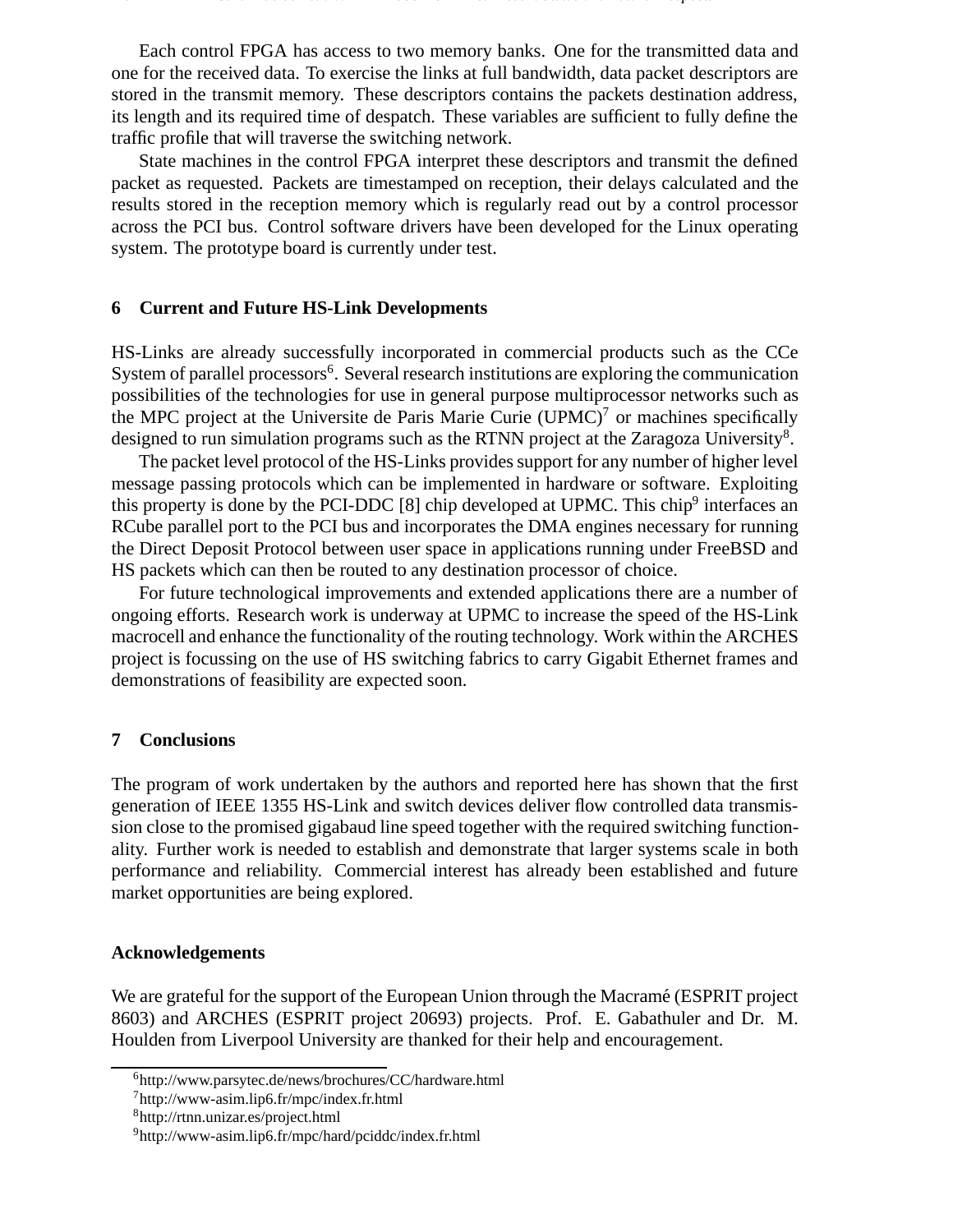## **References**

[1] IEEE Std. 1355, *Standard for Heterogeneous Inter-Connect (HIC). Low Cost Low Latency Scalable Serial Interconnect for Parallel System Construction*, IEEE Inc., USA 1995.

C.R.Anderson et al. / IEEE <sup>1355</sup> HS Links: Present Status and Future Prospects 79

- [2] R. Marbot et al., "Integration of Multiple Bidirectional Point-to-Point Serial Links in the Gigabits per Second Range", Hot Interconnects Symposium, 1993.
- [3] *The Bullit Data Sheet*, Version 2.0, Bull Serial Link Technology, 1995.
- [4] *The Rcube Specification*, Version 1.7, Laboratoire MASI, Université de Pierre et Marie Curie, Paris, France, 1997.
- [5] W.J. Dally and C.L. Seitz, "Deadlock-free message routing in multiprocessor interconnection networks", *IEEE Transactions on Computers*, vol. 36, no. 5, pp. 547–553, 1987.
- [6] *Networks, Routers and Transputers*, edited by M.D. May, P.W. Thompson, P.H. Welch, ISBN 90 5199 129 0.
- [7] S. Haas et al., "Results from the Macram 1024 Node IEEE 1355 Switching Network", EMMSEC97, European Multimedia, Microprocessor and Electronics Conference, Florence, Italy, 3-5th November 1997.
- [8] *PCIDDC Data Sheet*, Version 1.4, Laboratoire MASI, Université de Pierre et Marie Curie, Paris, France, 1997.